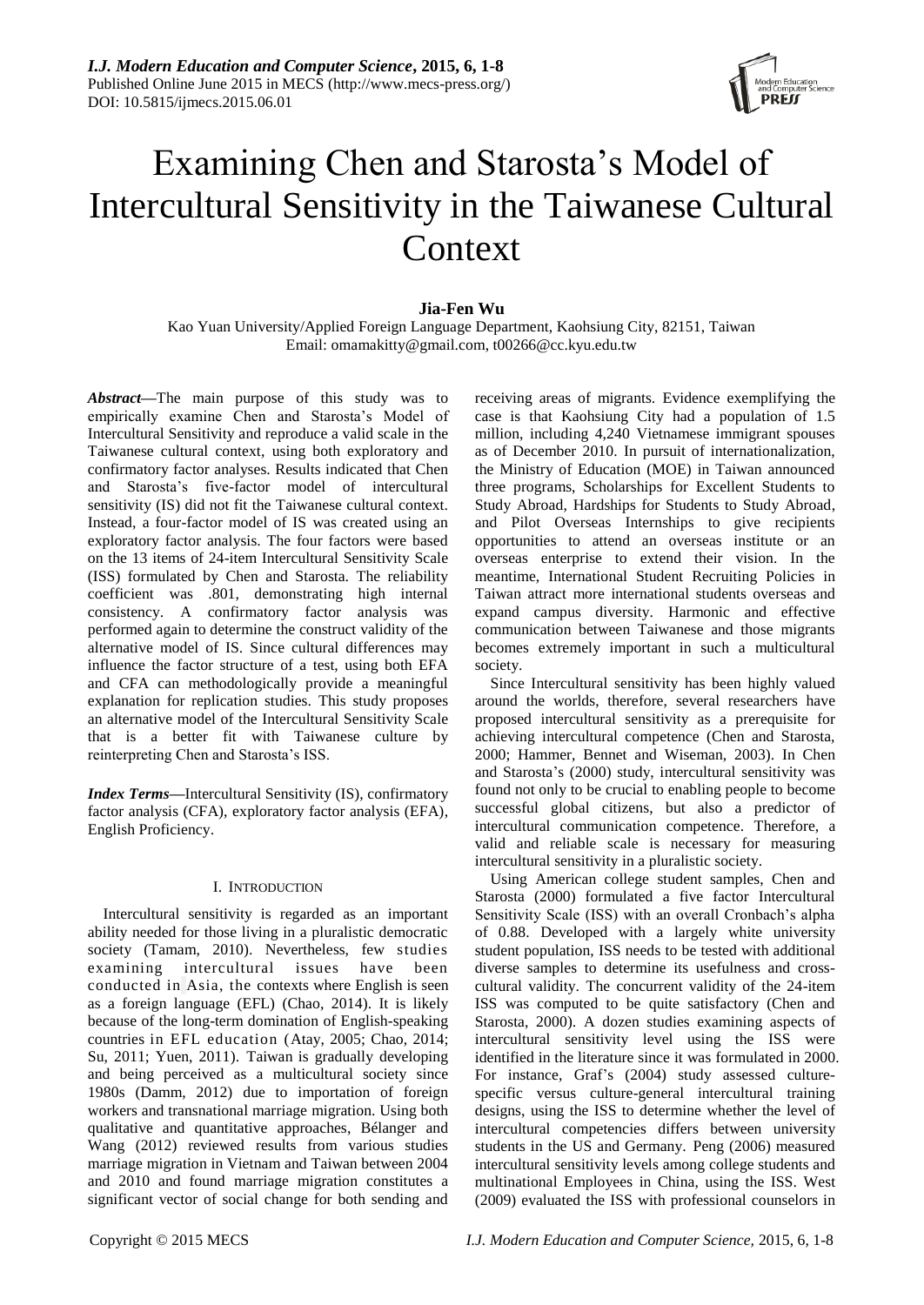international schools and demonstrated the ISS was a valid measure of intercultural sensitivity. Del Villar"s study (2010) determined Filipinos" intercultural sensitivity level and its possible association with various demographic variables, using ISS.

Fritz, Möllenberg, and Chen (2002) conducted a replication study in Germany to reproduce the five-factor structure in a different cultural context and found the ISS fairly satisfactory and valid. Although the ISS was validated with American and German college students (Chen and Starosta, 2000; Fritz, Graf, Hentze, Möllenberg, and Chen, 2005; West, 2009), the results showed that the instrument could be further improved, and that it was not a culture-free scale for measuring intercultural sensitivity. Unfortunately, the replication study by Fritz, Graf, Hentze, Möllenber, and Chen (2005) did not produce satisfying results. They questioned the validity of Chen and Starosta"s model of IS and suggested further studies to improve it. In other words, they argued that Chen and Starosta"s five-factor model could no longer be considered a culture-free one. Despite this, the ISS has been used by several researchers in non-western countries, such as Malaysia, China, Taiwan, Philippine, and Korea (Tamam, 2010; Peng, 2006; Wu, 2009; Del Villar, 2010; Park, 2013).

#### *1) Chen and Starosta's Model of Intercultural Sensitivity*

Chen and Starosta (1996) criticized previous studies on intercultural sensitivity, arguing that they inappropriately mixed three related but separate concepts. They claimed that intercultural communication competence is constructed from three concepts: intercultural awareness (or intercultural effectiveness, cognitive aspect), intercultural adroitness (behavioral aspect), and intercultural sensitivity (affective aspect). In the light of literature reviewed, Chen and Starosta tested the initial six dimensions, namely self-esteem, self-monitoring, open-mindedness, empathy, interaction involvement, and suspending judgment in a study using a sample of American students. According to Chen and Starosta"s research on the affective aspect of intercultural communicative competence, individuals who possess the six positive characteristics will possess greater levels of intercultural sensitivity. Twenty four items were extracted from the results of an exploratory factor analysis.

Chen and Starosta"s model of IS includes five factors: 1.Intercultural Engagement: the degree of participation in the intercultural communication; 2. Respect for Cultural Differences: to realize, accept and respect for others' cultural diversities in the communication; 3.Interaction Confidence: how confident the interlocutors perform during intercultural communication; 4.Interaction Enjoyment: the level of delight interlocutors feel in the intercultural communication; and 5. Interaction Attentiveness: the ability of receiving and responding to the messages properly during the intercultural communication. The concurrent validity of the ISS was evaluated against several valid instruments and the results turned out to be satisfactory (Chen and Starosta, 2000).

# *2) Validating Intercultural Sensitivity Scale in non-Western contexts*

Even though the results of Fritz, Graf, Hentze, Möllenber, and Chen (2005) (2005) and Taman (2010) cast doubt on Chen and Starosta"s model of IS, the ISS has been broadly employed in Asia, in countries such as China, Thailand, Hong Kong, Korea, Iran and Taiwan. Many researchers have merely applied this instrument without assessing its validity, and most of them have claimed the ISS is quite reliable, based on its reliability coefficient (Peng, Rangsipahat, and Thaipakdee, 2005; Peng, 2006; Dong, Day, and Collaco, 2008; Rahimi, 2011). For instance, Rahimi (2011) conducted an empirical study to investigate the probable relationship between Iranian EFL learners' linguistic competence and intercultural sensitivity and the feasibility of enhancing their intercultural sensitivity through an experimental training course. Based upon the evidence supplied, the intercultural sensitivity level of the EFL learners had considerably increased after the training course. The Cronbach Alpha reliability was 0.84 in his study. Thus, Rahimi concluded that Chen and Starosta"s (2000) Intercultural Sensitivity Scale could be considered applicable in an Asian setting as well. However, this conclusion is questionable without validation tests.

Chen and Starosta (2000) recommended reviewing the ISS with other populations. A recent study by Tamam (2010) among Malaysia participants indicated that Chen and Starosta"s five-factor 24-item ISS did not produce an adequate model fit when the model was subjected to confirmatory factor analysis. For Taman"s (2010) study, a three-factor structure (interaction attentiveness and respect, interaction openness, and interaction confidence) was retained from 21 items of Chen and Starosta"s ISS through Exploratory Factor Analysis. In accordance with the cultural values in Malaysia, Taman suggested that intuitive respect for cultural differences, interaction engagement, interaction confidence, and interaction attentiveness were applicable in the Malaysian context, while interaction enjoyment was not seen as an important component. Taman finally concluded that Chen and Starosta's five-factor model was neither generic nor culture-free. He therefore recommended that researchers be wary of using this instrument in non-Western cultures.

Furthermore, Tsereteli's (2011) found Chen and Starosta"s ISS extracted eight factors for Georgian students, instead of the five factors extracted by the studies carried out on American and German students. He continued to explain, "the diversity and confounding factors make it difficult to define the picture of intercultural sensitivity of Georgian youth population," but the fact that eight factors were extracted indicated "the specificity of intercultural sensitivity in Georgian culture." The results also proved that Chen and Starosta"s ISS was neither adequate nor a so called "free of culture scale." Moreover, the factor structures of the ISS were only assessed in a single U.S. and lacked validation tests. Based on the replication and validation studies, the applicability of Chen and Starosta"s model of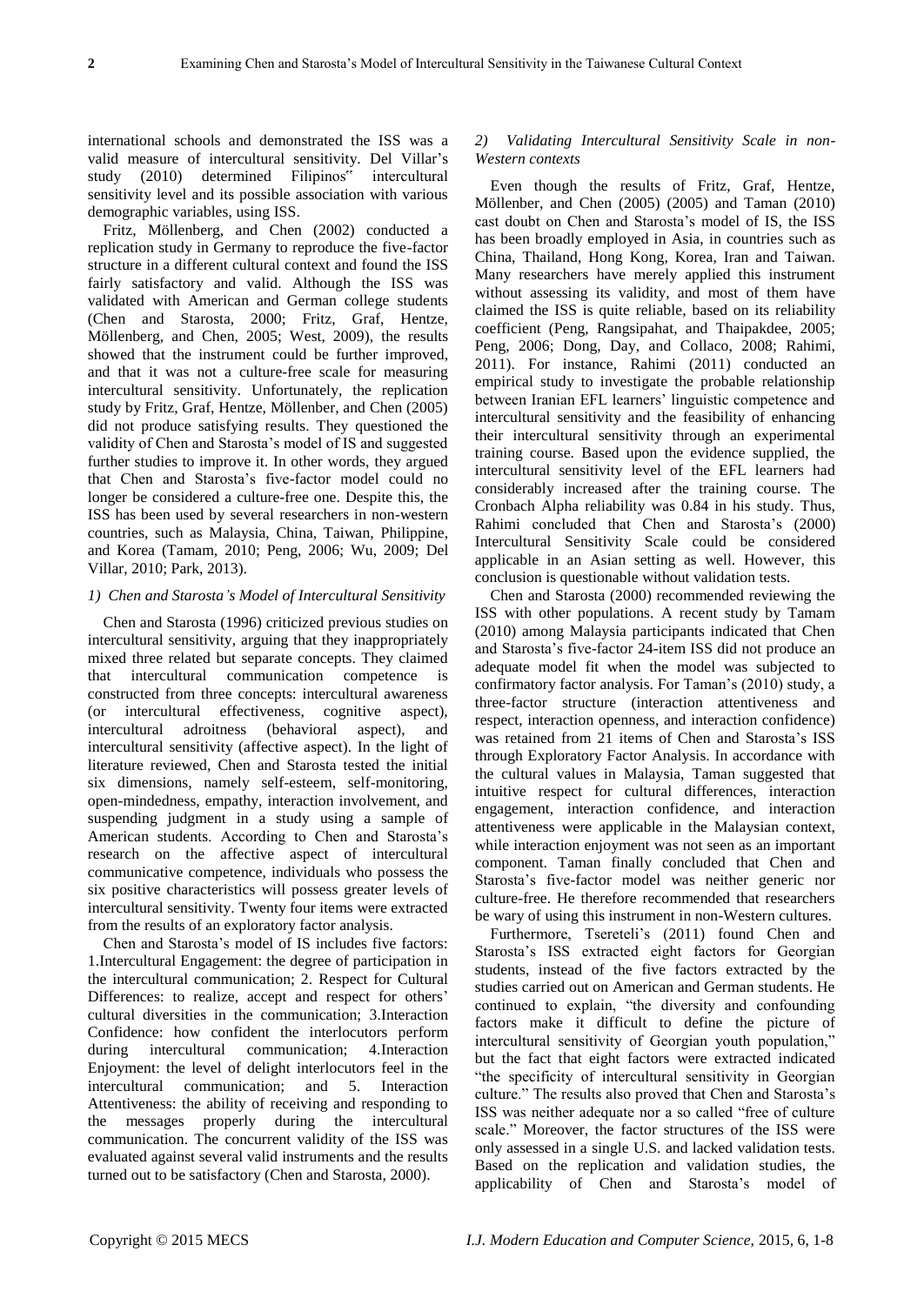intercultural sensitivity remains unclear, so "the scale needs further validation tests" (Taman, 2010).

To summarize the salient features of these two studies, two findings are of interest. First of all, attributes may contribute to the determination of whether two concepts are the same and should be merged, or whether they should be separated as distinct factors. In Tamam"s study, with a few changes in definition, two concepts, Respect for Cultural Differences and Interaction Attentiveness, were merged into one, Interaction Attentiveness and Respect, because these two concepts are recognized as equivalent by Malaysians. Cultural preferences also provided a meaningful rationale for excluding Interaction Enjoyment from the five factors. Nevertheless, eight factors for Georgian students were extracted in Tsereteli's study, with the five original concepts being separated into eight categories. Cultural preferences or specificities were possibly the reason on this occasion.

Second, these two studies failed to confirm the original factor structure, due to the lack of CFA. In many crosscultural studies, differences between EFA and CFA solutions have been attributed to cultural differences between populations (e.g. Rao and Sachs, 1999). The problems associated with performing EFA, a data-driven technique, on the new data may result in the drawing of erroneous conclusions. CFA is a theory-driven rather than data-driven technique (e.g., Bollen, 1989), which can appropriately cross validate the factor number of a test yielded by EFA (VanProoijen and Van Derkloot, 2001). Therefore, it is necessary to carry out both EFA and CFA while conducting corss-cultural studies.

Considering Chen and Starosta"s model of IS was formulated early in 2000, more validation studies for theoretical models of IS are necessary in order to address the void in theoretical understanding of intercultural sensitivity situated in different cultures. To be more specific, cultural diversity and specificity could also influence the application of the ISS in different cultural settings and populations. The items of the instrument may need to be revised or new items added to capture the concepts measured. Even though the ISS is broadly applied in research and replication studies, it has not been validated for measuring the constructs of sensitivity among Taiwanese citizens. As the Taiwanese cultural setting is becoming increasingly multicultural, intercultural sensitivity is highly valued in Taiwan. Therefore, the current study set out to fill the research gap as it introduced the ISS as a valid instrument for measuring the construct of intercultural sensitivity in Taiwanese citizens by examining Chen and Starosta"s five-factor model of IS. It was hoped that the results of this study would form the basis of an alternative model of IS based on the present characteristics of the Taiwanese population.

#### II. METHODS

Taiwan has become an increasingly multicultural country in recent years, creating a need for greater emphasis on intercultural sensitivity in education. The present study attempted to examine the validity of Chen and Starosta"s five-factor model of IS in Taiwan to provide Taiwanese citizens with a more reliable and valid instrument for measuring their level of intercultural sensitivity.

## *1) Participants*

One hundred participants took part in the preliminary study. In the formal study, a total of 292 participants from the northern, central, and southern regions of Taiwan, 97 males and 195 females, were voluntarily selected as the subjects. The average age was 22.77 years, with participants ranging from 17 to 49 years old. Most of them were college students (78%) and the rest were not students.

## *2) Measurement*

To solicit data, the Chinese version of the Intercultural Sensitivity Scale formulated by Chen and Starosta (2000) was employed. To increase reliability, it is strongly recommended that this survey be conducted in the participants' native language (Penbeck, Yurdakul, and Cerit, 2009). The Chinese version of the ISS in this study was adapted from Wu"s (2009b) Chinese version, which was translated by an English professor and also verified by another English professor. These two professors were highly proficient in both English and Mandarin Chinese. The respondents in the preliminary study were asked to complete the 24 items of the ISS in Chinese by indicating their degree of agreement on a five-point Likert scale (1  $=$  strongly disagree to 5=strongly agree). The 13-item adjusted ISS in Chinese was administered to 292 respondents in the formal study. Higher scores on each measure are suggestive of greater sensitivity to intercultural differences. The respondents were also asked to write their demographic information, such as age, gender, major, etc.

## *3) Procedures for data analysis*

Three phases of analysis were carried out. First, for the preliminary study, a confirmatory factor analysis (CFA) was conducted to determine the "Goodness of Fit" of Chen and Starosta"s model of IS with a sample of 100 Taiwanese adults. However, this study could not reproduce Chen and Starosta"s five-factor model. An exploratory factor analysis (EFA) was then performed to find an alternative model based on the present data using principal components analysis, using the principal component analysis with Varimax rotation. Barlett's test of sphericity and the Kaiser-Meyer-Olkin (KMO) were computed to measure sampling adequacy and appropriateness for factor analysis. The number of reasonable factors emerging from the data was determined by the screen plot, and eigenvalues greater than 1.0 or above were taken as the cut-off. Finally, a CFA was performed again with the 292 participants to reexamine the construct validity of scores on the new version of the ISS.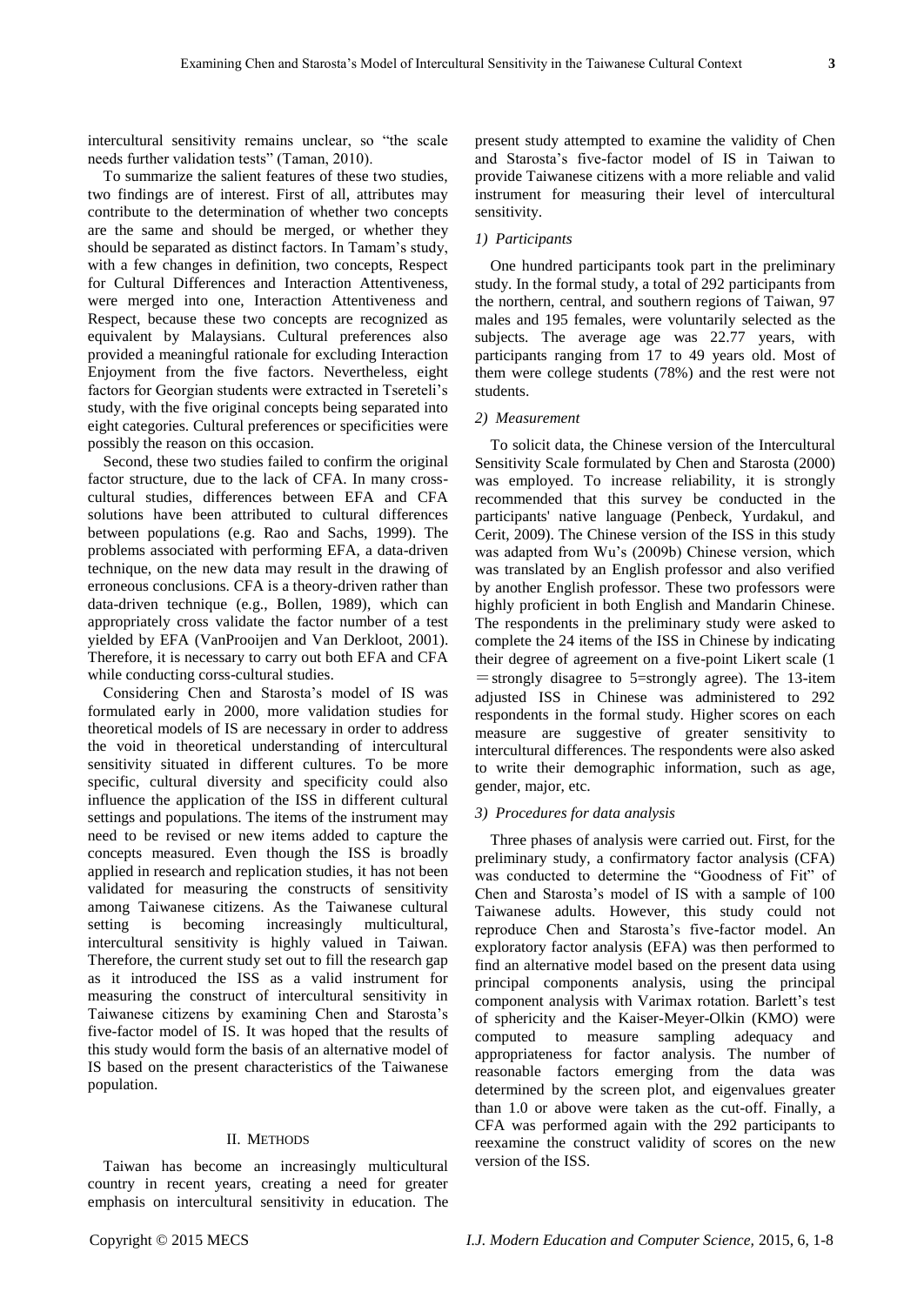#### III. RESULTS

# *1) Confirmatory Factor Analysis 1*

The results of the first confirmatory factor analysis showed that the basic structure of Chen and Starosta"s five-factor model was not reproduced, using AMOS 20.0 (Arbuckle, 2007). Although some indices met the criteria  $(\chi^2/df= 2.824 \; (\leq 3); \; RMSEA = 0.079, \; PCFI = 0.659 > 0.5,$ and PNFI= .585 >0.5, suggesting the model was acceptable), most indices of measure of fit did not meet the criteria ( $\chi^2$ =683.323, p= .000; CFI= 0.751; NFI=.667; IFI=.756), suggesting the model poorly fitted the data.

#### *2) Exploratory Factor Analysis*

As shown in Table 1, the results of the principal component analysis with Varimax rotation using the orthogonal option reinterpret Chen and Starosta"s 24 items and create an alternative model. Results of the Kaiser-Meyer-Olkin Measure (KMO) and Bartlett's Test indicated that the collected data was suitable for factor analysis (KMO = .819,  $p = .00$ ). The Kaiser-Meyer-Olkin value was .819, exceeding 0.6, the recommended value (Field, 2005), and Bartlett's Test of Sphericity reached statistical significance at the level of .000. The correlation matrix showed that multi-collinearity was not a problem.

|     |                                                                                                           | <b>Factor Loading</b> |                           |                                                |                                            |                          |
|-----|-----------------------------------------------------------------------------------------------------------|-----------------------|---------------------------|------------------------------------------------|--------------------------------------------|--------------------------|
|     |                                                                                                           | Alpha<br>value        | Interaction<br>Confidence | Interaction<br>Engagement and<br>Attentiveness | Respect for Cultural<br><b>Differences</b> | Interaction<br>Enjoyment |
|     | $q10$ I feel confident when interacting with people<br>from different cultures.                           | .850                  | .790                      | .056                                           | .031                                       | .081                     |
| q5  | I always know what to say when interacting<br>with people from different cultures.                        |                       | .778                      | $-0.013$                                       | .016                                       | $-.003$                  |
| q6  | I can be as sociable as I want to be when<br>interacting with people from different cultures.             |                       | .765                      | .256                                           | .028                                       | .056                     |
| q3  | I am pretty sure of myself in interacting with<br>people from different cultures.                         |                       | .730                      | .170                                           | .018                                       | .046                     |
| q14 | I am very observant when interacting with<br>people from different cultures.                              | .796                  | $-.014$                   | .786                                           | .072                                       | .173                     |
| q1  | I enjoy interacting with people from different<br>cultures.                                               |                       | .335                      | .716                                           | .159                                       | .026                     |
| q24 | I have a feeling of enjoyment towards<br>difference between my culturally-distinct<br>counterpart and me. |                       | .225                      | .645                                           | .362                                       | .114                     |
| q8  | I respect the values of people from different<br>cultures.                                                | .760                  | $-.042$                   | .147                                           | .819                                       | .155                     |
|     | q16 I respect the ways people from different<br>cultures behave.                                          |                       | .017                      | .096                                           | .813                                       | .170                     |
| q13 | I am open-minded to people from different<br>cultures.                                                    |                       | .151                      | .447                                           | .586                                       | .133                     |
| q15 | I often feel useless when interacting with<br>people from different cultures.                             | .788                  | .118                      | $-.070$                                        | .162                                       | .823                     |
| q12 | I often get discouraged when I am with people<br>from different cultures.                                 |                       | .127                      | .156                                           | .076                                       | .727                     |
| q9  | I get upset easily when interacting with people<br>from different cultures.                               |                       | $-.115$                   | .261                                           | .207                                       | .703                     |
|     | Percentage of variance explained                                                                          | .801                  | 19.833                    | 15.174                                         | 14.726                                     | .14.049                  |

| Table 1. Four-Factor Model Of Intercultural Sensitivity |  |  |
|---------------------------------------------------------|--|--|
|                                                         |  |  |

With the extraction methods of principal component analysis and Varimax with Kaiser Normalization rotation, four proposed factors extracted 13 items through the administration of EFA. Principal component analysis yielded a four-factor structure with eigenvalues greater

than one and above. Eleven items were excluded. Four items loaded on Factor 1, Interaction Confidence, with eigenvalues of 2.587 (the percentage of variance explained by this factor was 19.833%), three items loaded on Factor 2, Interaction Engagement and Attentiveness,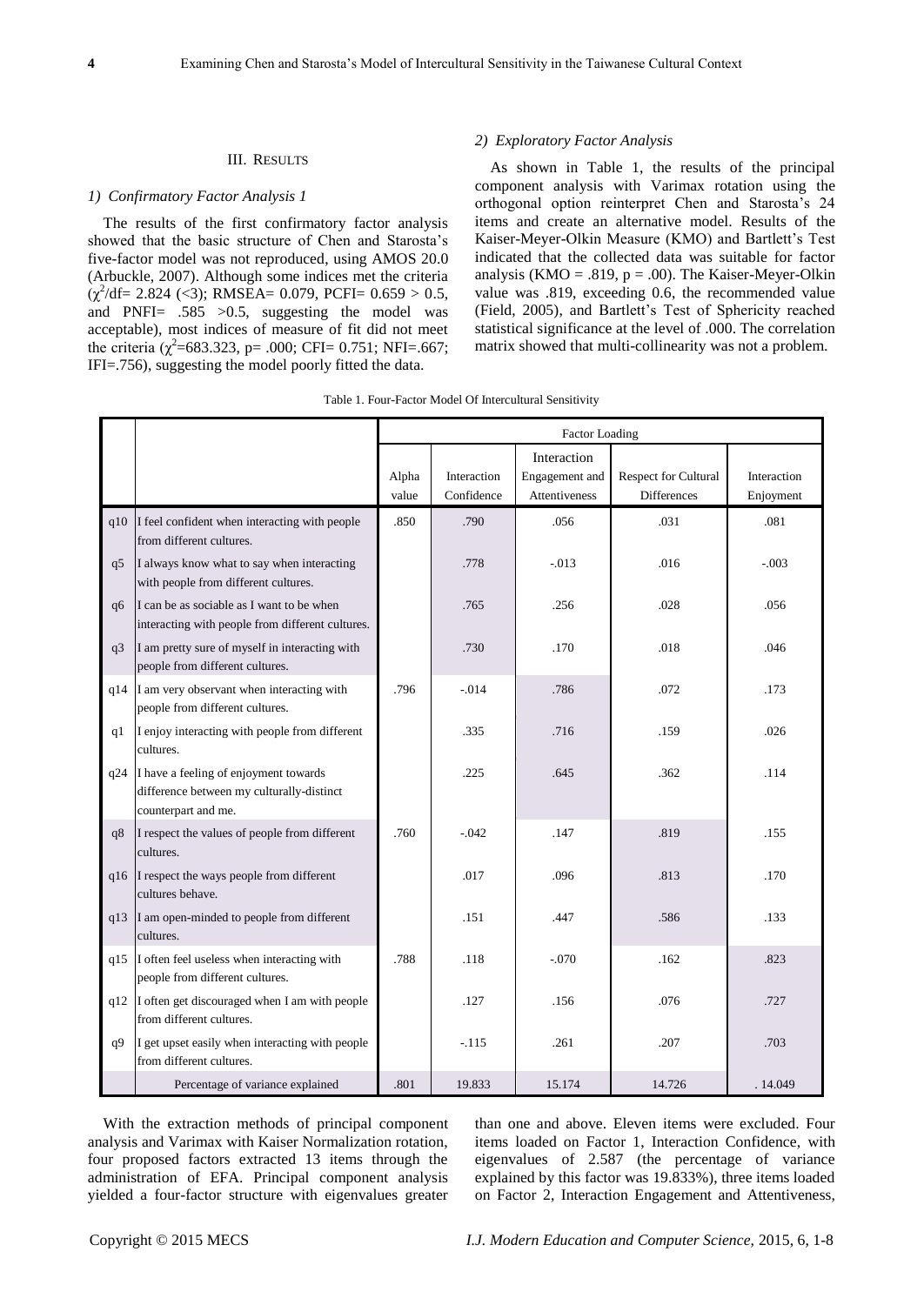with eigenvalues of 1.973 (the percentage of variance explained by this factor was15.174%), three items loaded on Factor 3, Respect for Cultural Differences, with eigenvalues of 1.914 (the percentage of variance explained by this factor was 14.726%), and three items loaded on Factor 4 Interaction Enjoyment with eigenvalues of 1.826 (the percentage of variance explained by this factor was 14.049%). The percentage of total variance explained by the four factors was 63.782. Cronbach"s alpha for the 13-item scale was .801; Cronbach"s alpha for Factors 1, 2, 3, and 4 were 0.850, 0.796, 0.760, and 0.788 respectively, suggesting the subscales were reliable. Reliability analyses of the 13 items indicated evidence of internal consistency in the respective factors. These 13 items forming a composite of four constructs and a hypothetical model were proposed for a structural equation model. The hypothesized model was tested to see how well the collected data fitted the model. All items loaded strongly on the four respective factors as featured in Table 1.

#### *3) Confirmatory Factor Analysis 2*

The present study employed a second confirmatory factor analysis to determine the plausibility of the fourfactor structure proposed by the researcher. An SEM estimation was undertaken to investigate the interrelations among latent variables (Brown, 2006); the four-factor model with 13 items revealed a good fit with the data analyzed using AMOS 20.0. As presented in Figure 1, the Goodness-of-fit of the proposed model was quite strong, and the correlations between latent variables did not exceed .85 which rejected the possibility of collinearity. Maximum likelihood was selected because the collected data were normally distributed. Details of the CEA of the four factors are as follows:

#### *(1) Construct of Interaction Confidence*

There were four items included in the construct of Interaction Confidence. Results showed three of their standardized factor loadings were acceptable. Both Composite Reliability (CR) and Average Variance Extracted (AVE) were above the threshold (CR= .850 and AVE= 0.587). The model fit indices were good.

# *(2) Construct of Interaction Engagement and Attentiveness*

There were three items included in the construct of Interaction Engagement and Attentiveness. Results showed two of their standardized factor loadings were acceptable. Both Composite Reliability (CR) and Average Variance Extracted (AVE) were above the threshold (CR=  $.760$  and AVE= 0.515). The model fit indices were good.



Fig. 1. Estimation of Structural Equation Model.

Note: F1: Interaction Confidence; F2: Interaction Engagement and Attentiveness; F3: Respect for Cultural Differences; F4: Interaction Enjoyment

Table 2. Composite Reliability and Average Variance Extracted of Four Factors

| Factors                                           | Composite<br>Reliability<br>(CR) | Average Variance<br>Extracted<br>(AVE) |
|---------------------------------------------------|----------------------------------|----------------------------------------|
| Interaction<br>Confidence                         | 0.850                            | 0.587                                  |
| Interaction<br>Engagement and<br>Attentiveness    | 0.760                            | 0.515                                  |
| <b>Respect for Cultural</b><br><b>Differences</b> | 0.788                            | 0.558                                  |
| Interaction<br>Enjoyment                          | 0.796                            | 0.567                                  |

Table 3. Goodness-of-fit Indices of the 13-item ISS Model

| Measure of Fit | Requirement | 13-item ISS Model     |
|----------------|-------------|-----------------------|
| $\gamma^2/df$  | >3          | 2.022(acceptable)     |
| <b>RMSEA</b>   | < 080       | 0.059(acceptable)     |
| <b>SRMR</b>    | < 080       | $0.0581$ (acceptable) |
| CFI            | >0.9        | 0.940 (acceptable)    |
| <b>IFI</b>     | >0.9        | 0.952 (acceptable)    |
| AIC            | min         | 209.271(acceptable)   |

#### *(3) Construct of Respect for Cultural Differences*

There were three items included in the construct of Respect for Cultural Differences. Results showed all of their standardized factor loadings were acceptable. Both Composite Reliability (CR) and Average Variance Extracted (AVE) were above the threshold (CR= .788 and AVE= 0.558). The model fit indices were good.

*(4) Construct of Interaction Enjoyment*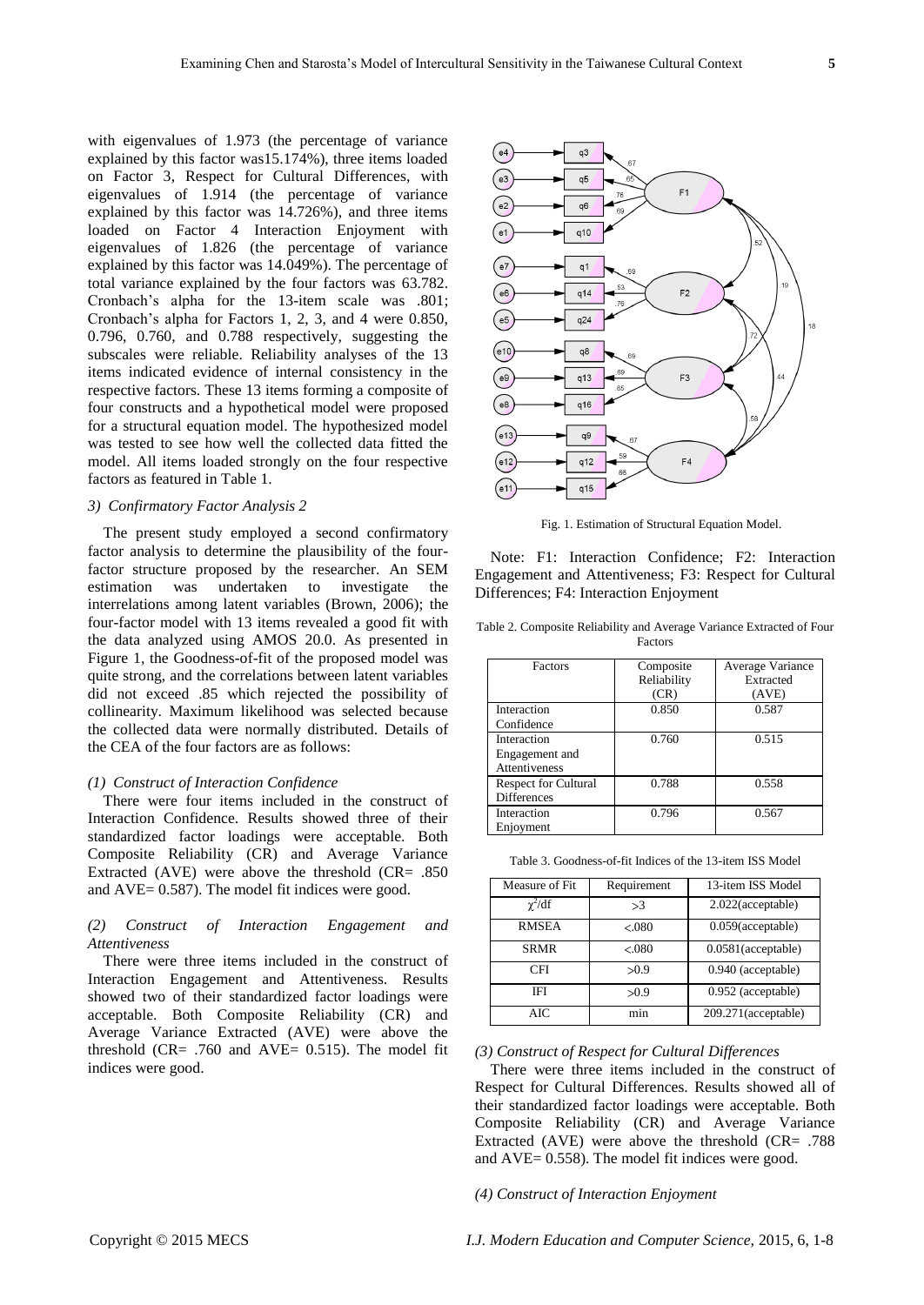There were three items included in the construct of Interaction Enjoyment. Results showed all of their standardized factor loadings were acceptable. Both Composite Reliability (CR) and Average Variance Extracted (AVE) were above the threshold (CR= .796 and AVE= 0.567). The model fit indices were good.

A more detailed understanding of this four-factor ISS model can also be gained from Table 2 and Table 3. The Goodness-of-fit of the data on this adjusted model are summarized in Table 3. Normed Chi-Square (2.022) was below the threshold  $(\leq 3)$  of acceptance. Both the root mean square error of approximation (RMSEA=0.059) and standardized root mean square residual (SRMR = .0581) indicated the data was a good fit for the model (Hu and Bentler, 1999). The Incremental Fit Index (IFI) and the Comparative Fit Index (CFI) were both above the benchmark of .90, which also supported the goodness of fit.

Based on the above information, it is appropriate to state that this adjusted ISS model has sound discriminant and convergent validity. After the discriminant and convergent validities of the four constructs were examined, the one-step CFA was performed to examine the alternative model, and its goodness-of-fit indices for the ISS model based on the second CFA successfully fitted the data.

#### IV. DISCUSSIONS

The ISS designed by Chen and Starosta has been widely used in Taiwan, yet its validity has not been empirically detected. The goal of this study was to examine Chen and Starosta"s Model of Intercultural Sensitivity and reproduce a valid scale in the Taiwanese cultural context. The results rejected the five-factor model in the Taiwanese cultural context, due to the failure to reproduce Chen and Starosta"s theoretical model using confirmatory factor analysis, which typically has more restrictions than EFA and is thus by nature more conservative (Bollen, 1989). Chen and Starosta"s original (2000) five-factor model was found to be a poor fit for the Taiwan cultural context in this study.

A four-factor model of IS produced using the data from this study is proposed as an alternative model. The 4 factor model with 13 items displayed a good fit with the data for the ISS. Although some indices did not meet the criteria, for example,  $\chi^2$ =119.271, df=59, p= .000, the other indices met the criteria, for example, Normed  $\chi^2$  = 2.022 (<3), RMSEA= 0.059, CFI= 0.940, suggesting the model successfully fitted the data. As Van Prooijen and VanDer Kloot (2001) state, researchers of cross-cultural studies usually attribute any discrepancy between EFA and CFA solutions to cultural differences between populations. This finding echoes Fritz et al."s (2002, 2005), Tamam"s (2010), and Tsereteli"s reservations about the applicability of Chen and Starosta"s theoretical factor structure in diverse cultural contexts.

Comparing with the five-factor model formulated by Chen and Starosta (2000), this four-factor model remains the three factors: Interaction Confidence, Respect for Cultural Differences, and Interaction Enjoyment. Interaction Engagement and Interaction Attentiveness were merged into one factor. Based on the 13 items of Chen and Starosta"s ISS, the four factors of the alternative model that fits the Taiwan cultural context are: (1) Interaction Confidence: how confident the interlocutors perform during intercultural communication; (2) Interaction Engagement and Attentiveness: the degree of participation and sensitivity for culturally-distinct counterparts ;(3) Respect for Cultural Differences: to realize, accept and respect for others" cultural diversities in the communication; (4) Interaction Enjoyment: the level of delight interlocutors feel in the intercultural communication. According to Wallenberg-Lerner's study (2013), Interaction confidence, Interaction Engagement and Attentiveness, Respect for cultural differences, and Interaction Enjoyment, were affective components perceived to be important in today"s global society.

Interaction confidence explained most of the variance in intercultural sensitivity in this study. Four items loaded strongly on the confidence factors, as indicated in Table 1. This implies that Taiwanese believe that confidence is the most important element for intercultural communication. Without self-confidence, one might not actively get involved with other cultures. In Tamam's (2010) threefactor structure, Interaction attentiveness and respect explained the most variance in intercultural sensitivity, 27.325%, whereas Interaction confidence only explained 14.854% of variance. This makes sense because "respect, harmony, tolerance, politeness, non-confrontation, and face-saving are salient cultural values" in Malaysia a collectivistic country (Tamam, 2010, p.177). Interestingly, in contrast with Malaysian culture (Taman, 2010), enjoyment is seen as an important value in Taiwan culture. This means an enjoyable and delightful communicative style is practiced and preferred by Taiwanese. For example, it is quite often to see Taiwanese help foreigners when they ask for directions in the street. Although being helpful is a traditional virtue in Taiwan; however, that is even more important for Taiwanese to feel useful while interacting with people from different cultures.

Furthermore, the second factor combines items from two domains: Interaction Engagement and Interaction Attentiveness, in Chen and Starosta"s ISS. The rationale for this concept combination may be, as Tamam has stated, conceptual overlaps of the five factors when utilized in different cultures. The finding that Interaction Engagement and Interaction Attentiveness should be merged into one echoes previous studies and underscores the importance of cultural differences and preferences in different populations. For Taiwanese, interaction attentiveness is essential while participating in an intercultural event. To communicate successfully, one should be observant and sensitive to subtle messages from people of different cultures. They may recognize these two concepts as equivalent, inseparable elements.

### IV. CONCLUSIONS AND RECOMMENDATIONS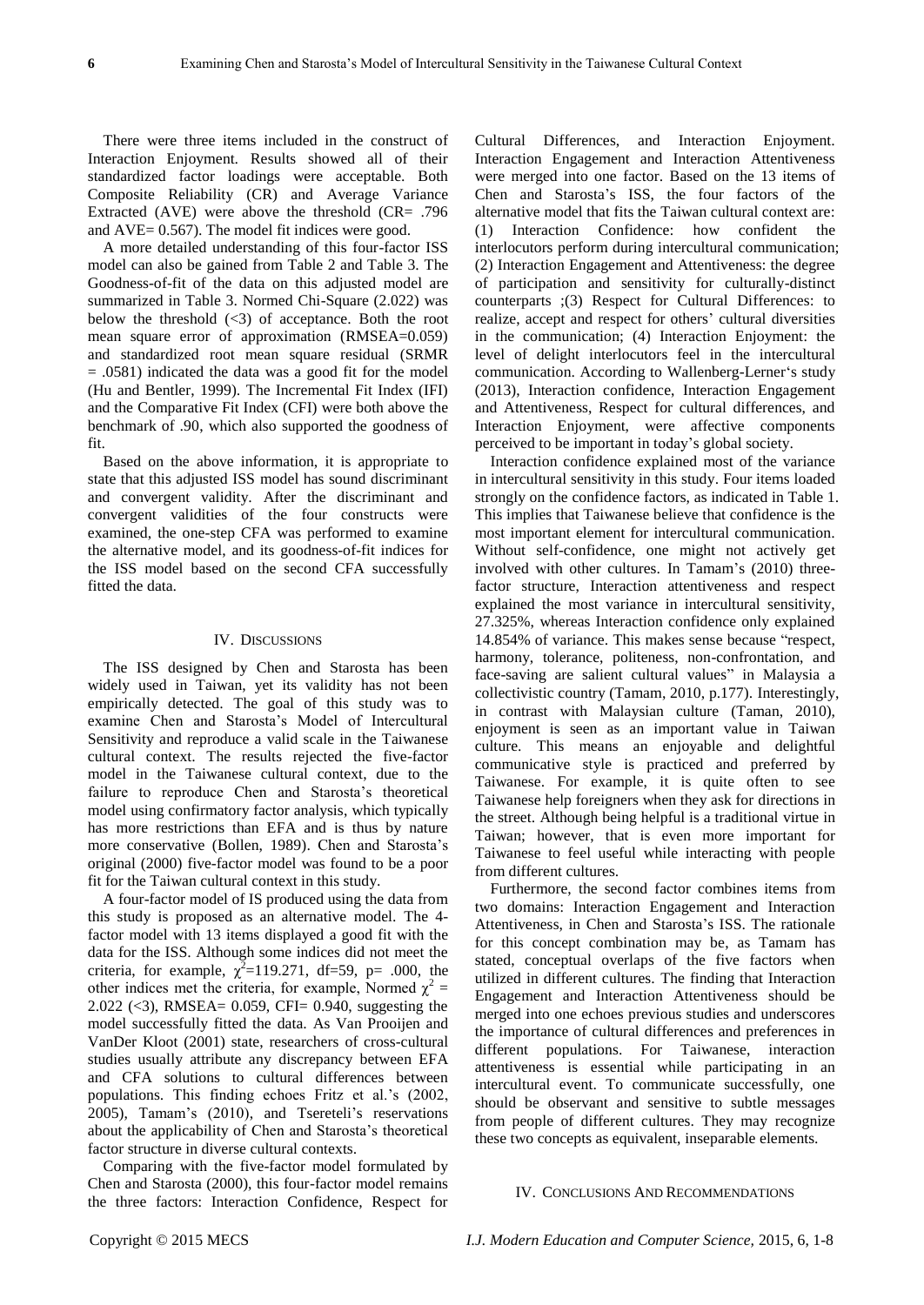The present study enhances the previous studies' findings by providing a much more detailed examination of ISS. Using CFA can confirm whether or not the factor structure of the scale can be successfully replicated with new data. Also, the results of CFA may validate the factor number in tests performed by EFA. Given the dearth of empirical research on intercultural sensitivity, this study aims to add to the body of theoretical and methodological knowledge of intercultural sensitivity situated in a Taiwan cultural context. However, most of the sample derived from college students, thus, the generalization of this modified model will be limited. The result gathered from the participants in this study would not lead to general conclusions and might not apply to all Taiwanese.

In conclusion, this study has proposed an alternative model of intercultural sensitivity – a four-factor structure model. Drawn from Chen and Starosta's instrument, this 13-item ISS is promising, with a high reliability coefficient of 0.801. Thus, it is proposed that this representative model of IS will be a more reliable and applicable one for the Taiwanese cultural context, and will provide better understating of the practice of intercultural sensitivity in this setting. College teachers are highly recommended to assess their students with this model to understand their level of intercultural sensitivity. The results of intercultural sensitivity survey will provide teachers with a portrait of their students and suggestions for designing intercultural curriculum or activities.

Further research is needed using a more detailed design to explore the scope of the model. First of all, replication studies could be conducted using a sample drawn from people engaged in international trade. It is important to clarify the extent to which this four-factor structure model of IS can be reproduced accurately in other populations with different educational backgrounds or degrees of intercultural experience. The conceptual overlaps of the five factors could also be found in different population. Second, concurrent validity tests should be conducted against some valid instruments to confirm the accuracy and effect of this alternative model of intercultural sensitivity. Last, conceptual overlaps of the five factors of the ISS were identified from previous studies when utilized in different cultural contexts. It is also recommended that future research examines if there are factor combinations in the diverse populations. A comparative study could be conducted to discover the commonality and differences among those cultural contexts and see how cultural preferences influence individual"s affective aspects of intercultural communication competence.

#### ACKNOWLEDGEMENT

My special thanks are extended to Dr. Ming-Lung Wu, Department of Education, Kaohsiung Normal University, for his valuable advice in the statistical analysis. I am thankful to Dr. Damien Trezise for his encouragement and also for his flawless grammatical editing of my thesis.

#### **REFERENCES**

- [1] Atay, D. (2005). Reflections on the cultural dimension of language teaching. *Language and Intercultural Communication*, 5, 222-236.
- [2] B danger, D., and Wang, H. Z. (2012). Transnationalism from below: Evidence from Vietnam-Taiwan cross-border marriages. *Asian and Pacific Migration Journal*, *21*(3), 291-316.
- [3] Bollen, K.A. (1989). *Structural equations with latent variables*. New York: John Wiley.
- [4] Chao, T. -C. (2014). The Development and Application of an Intercultural Competence Scale for University EFL Learners. *English Teaching and Learning*, 38(4), 79-124.
- [5] Chen, G. M. and Starosta, W. J. (2000). The development and validation of the intercultural communication sensitivity scale. *Human Communication*, 3, 1-15.
- [6] Damm, J. (2012). Multiculturalism in Taiwan and the Influence of Europe. In *European perspectives on Taiwan*  (pp. 84-103). VS Verlag für Sozialwissenschaften.
- [7] Dong, Q., Day, K. D., and Collaco, C.M. (2008). Overcoming ethnocentrism through developing intercultural communication sensitivity and multiculturalism. *Human Communication*, 11(1), 27-38.
- [8] Field, A. (2005). Discovering Statistics Using SPSS. London: Sage.
- Fritz, W., Graf, A., Hentze, J., Mollenberg, A., and Chen, G. M. (2005). An examination of Chen and Starosta"s model of intercultural sensitivity in Germany and the United States. *Intercultural Communication Studies*, 14(1), 53-65.
- [10] Fritz, W., Möllenberg, A., and Chen, G. M. (2002). Measuring intercultural sensitivity in different cultural contexts. *Intercultural Communication Studies*, 11, 165- 176.
- [11] Peng, S. Y., Rangsipaht, S., and Thaipakdee, S. (2005). Measuring intercultural sensitivity: A comparative study of ethnic Chinese and Thai nationals. *Journal of Intercultural Communication Research*, 34 (2), 119 -137.
- [12] Peng, S.Y. (2006). A comparative perspective of intercultural sensitivity between college students and multinational employees in China. *Multicultural Perspectives*, 8(3), 38-45.
- [13] Rao, N., and Sachs, J. (1999). Confirmatory factor analysis of the Chinese version of the motivated strategies for learning questionnaire. *Educational and Psychological Measurement*, *59*, 1016-1030.
- [14] Roh, S. Z. (2014). A Study on the Factors Affecting the Intercultural Sensitivity of Middle and High School Students in Korea. *Advanced Science and Technology Letters*, 47 (Education 2014), pp.266-269.
- [15] Su, Y.-C. (2011). Promoting intercultural understanding and reducing stereotypes: Incorporating the cultural portfolio project into Taiwan"s EFL College classes. *Educational Studies*, 37, 73-88.
- [16] Tamam, E. (2010). Examining Chen and Starosta's Model of Intercultural Sensitivity in a Multiracial Collectivistic country. *Journal of Intercultural Communication Research, 39*, 3, 173-183.
- [17] Wallenberg-Lerner, H. (2013a). Affective components needed in today"s global society from a cross-cultural perspective. Graduate School Theses and Dissertations. Retrieved from http://scholarcommons.usf.edu/etd/4604.
- [18] Yuen, K.-M. (2011). The representation of foreign cultures in English textbooks. *ELT Journal*, 65, 458-46.